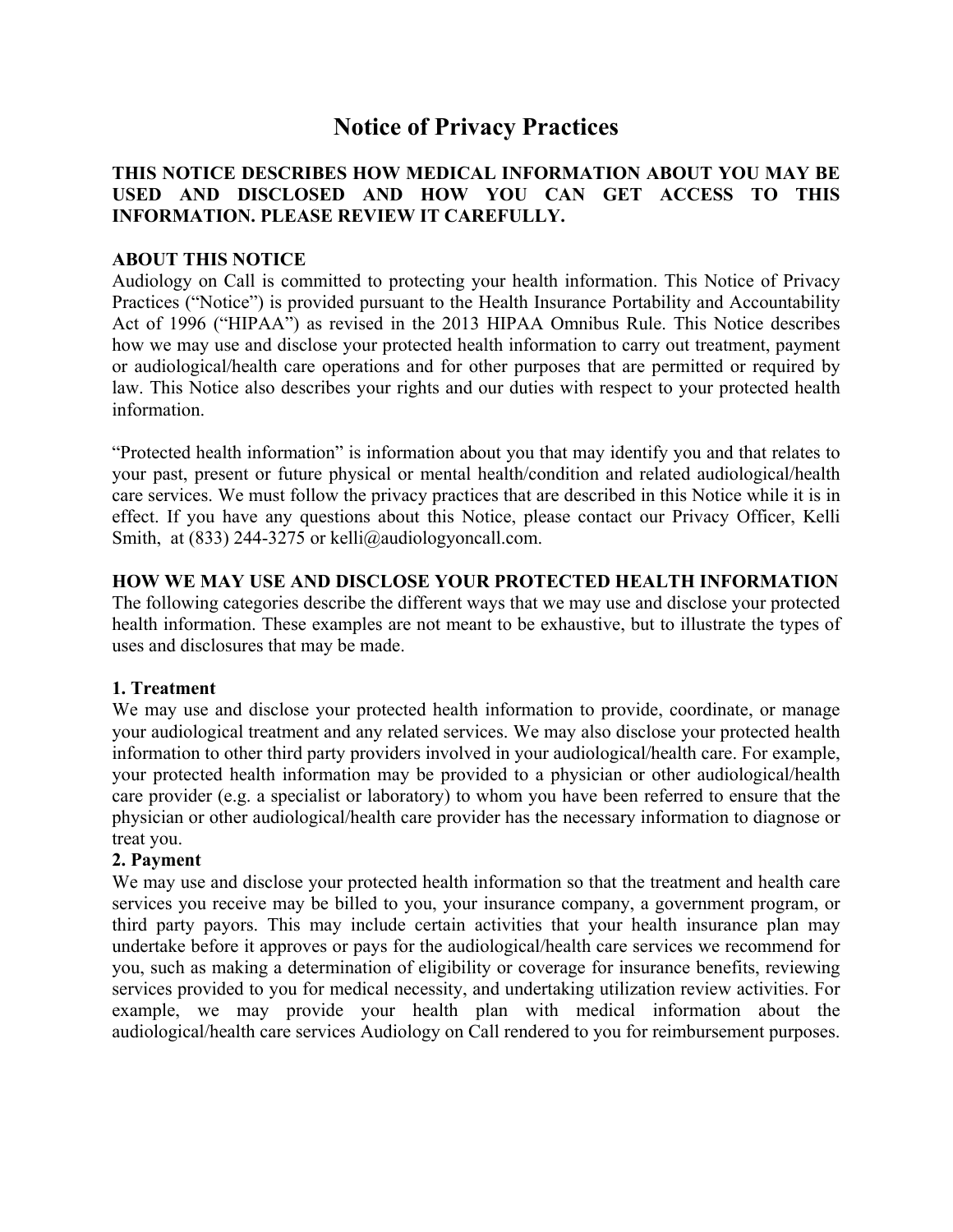#### **3. Audiological/Health Care Operations**

We may use and disclose your protected health information for audiological/health care operation purposes. These uses and disclosures are necessary to make sure that all of our patients receive quality care and for our operation and management purposes. For example, we may use your protected health information to review the quality of the treatment and services you receive and to evaluate the performance of our team members in caring for you. We also may disclose information to audiologists, physicians, nurses, technicians, medical students, and other personnel for educational and learning purposes.

#### **4. Treatment Communications**

We may provide treatment communications concerning treatment alternatives or other health related products or services. For communications for which we or a business associate may receive financial remuneration in exchange for making the communication, we must obtain written authorization unless the communication is made face-to-face and/or involving promotional gifts of nominal value. If you do not wish to receive these communications please submit a written request to our Privacy Officer, Kelli Smith, 11770 Haynes Bridge Road #205- 309, Alpharetta, Georgia 30009.

### **5. Fundraising Activities**

We may use or disclose your demographic information and dates of services provided to you, as necessary, in order to contact you for fundraising activities supported by Audiology on Call. You have the right to opt out of receiving fundraising communications. If you do not want to receive these materials, please submit a written request to our Privacy Officer, Kelli Smith, 11770 Haynes Bridge Road #205-309, Alpharetta, Georgia 30009.

#### **6. Others Involved in Your Healthcare**

Unless you object, we may disclose to a member of your family, a relative, a close friend or any other person you identify, your protected health information that directly relates to that person's involvement in your health care. If you are unable to agree or object to such a disclosure, we may disclose such information as necessary if we determine that it is in your best interest based on our professional judgment. Also, for example, if you are brought into this office and are unable to communicate normally with your clinician for some reason, we may find it is in your best interest to give your hearing instrument and other supplies to the friend or relative who brought you in for treatment. We may also use and disclose protected health information to notify such persons of your location, general condition, or death. We also may coordinate with disaster relief agencies to make this type of notification. We also may use professional judgment and our experience with common practice to make reasonable decisions about your best interests in allowing a person to act on your behalf to pick up your hearing instruments, supplies, records, or other things that contain protected health information about you.

#### **7. Required by Law**

We may use or disclose your protected health information to the extent that the use or disclosure is required by law. The use or disclosure will be made in compliance with the law and will be limited to the relevant requirements of the law. You will be notified, as required by law, of any such uses or disclosures.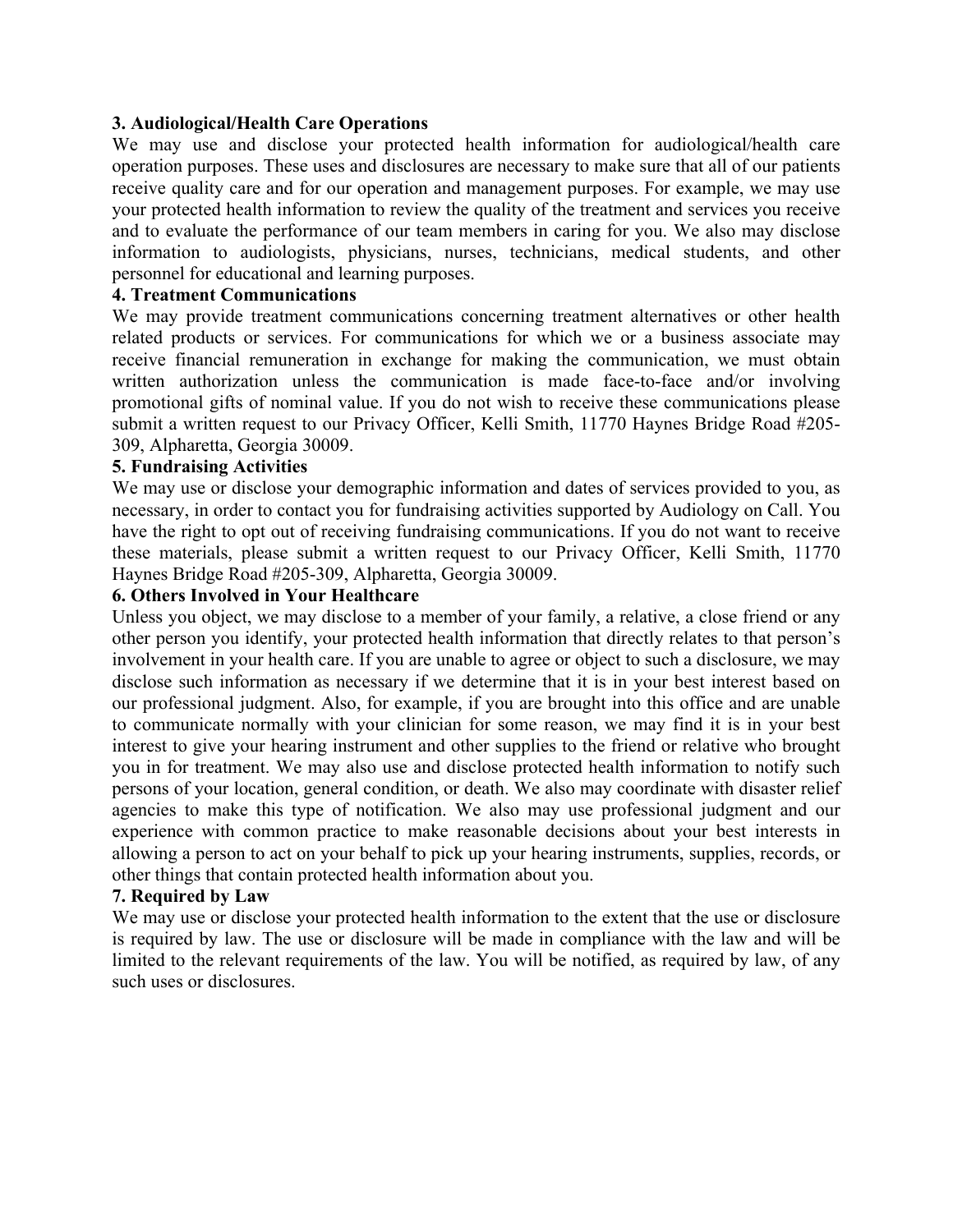## **8. Public Health**

We may disclose your protected health information for public health activities and purposes to a public health authority that is permitted by law to collect or receive the information. The disclosure will be made for the purpose of controlling disease, injury or disability. We may also disclose your protected health information, if directed by the public health authority, to a foreign government agency that is collaborating with the public health authority.

## **9. Business Associates**

We may disclose your protected health information to our business associates that perform functions on our behalf or provide us with services if the information is necessary for such functions or services. To protect your health information, however, we require the business associate to appropriately safeguard your information.

## **10. Communicable Diseases**

We may disclose your protected health information, if authorized by law, to a person who may have been exposed to a communicable disease or may otherwise be at risk of contracting or spreading the disease or condition.

#### **11. Health Oversight**

We may disclose your protected health information to a health oversight agency for activities authorized by law, such as audits, investigations, and inspections. Oversight agencies

seeking this information include government agencies that oversee the audiological/health care system, government benefit programs, other government regulatory programs and civil rights laws.

#### **12. Abuse or Neglect**

We may disclose your protected health information to a public health authority that is authorized by law to receive reports of abuse or neglect. In addition, we may disclose your protected health information if we believe that you have been a victim of abuse, neglect or domestic violence to the governmental entity or agency authorized to receive such information. In this case, the disclosure will be made consistent with the requirements of applicable federal and state laws.

#### **13. Food and Drug Administration**

We may disclose your protected health information to a person or company required by the Food and Drug Administration to report adverse events, product defects or problems, biologic product deviations, track products to enable product recalls, to make repairs or replacements, or to conduct post marketing surveillance, as required by law.

#### **14. Legal Proceedings**

We may disclose your protected health information in the course of any judicial or administrative proceeding, in response to an order of a court or administrative tribunal (to the extent such disclosure is expressly authorized), and in certain conditions in response to a subpoena, discovery request or other lawful process.

#### **15. Law Enforcement**

We may disclose your protected health information, so long as applicable legal requirements are met, for law enforcement purposes.

# **16. Coroners, Funeral Directors, and Organ Donation**

We may disclose your protected health information to a coroner or medical examiner for identification purposes, determining cause of death or for the coroner or medical examiner to perform other duties authorized by law. We may also disclose your protected health information to a funeral director, as authorized by law, in order to permit the funeral director to carry out its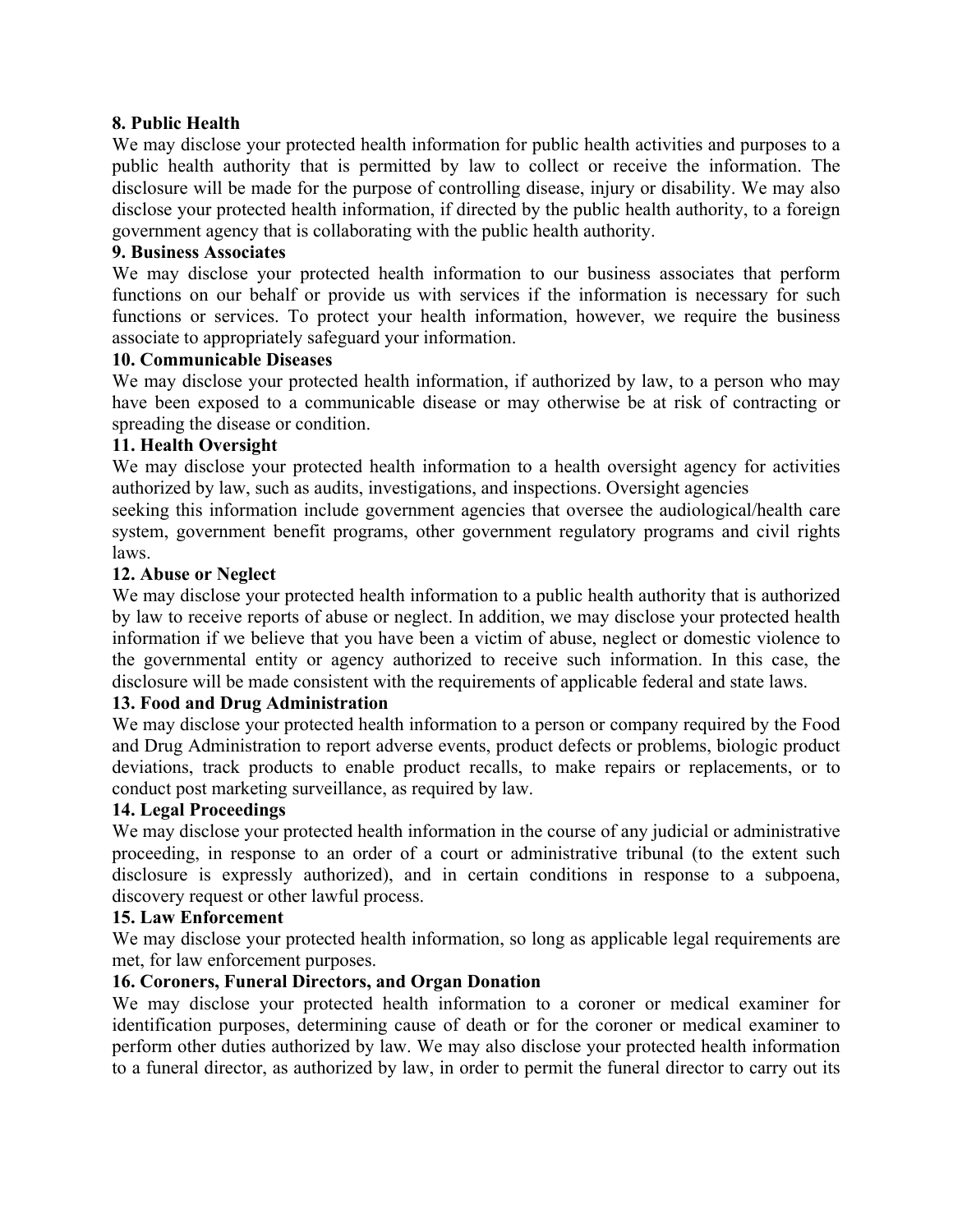duties. We may disclose such information in reasonable anticipation of death. Protected health information may be used and disclosed for cadaveric organ, eye or tissue donation purposes.

#### **17. Research**

We may disclose your protected health information to researchers when their research has been approved by an institutional review board that has reviewed the research proposal and established protocols to ensure the privacy of your protected health information.

# **18. Serious Threat to Health or Safety**

Consistent with applicable federal and state laws, we may disclose your protected health information to prevent or lessen a serious threat to your health and safety or to the health and safety of another person or the public.

# **19. Military Activity and National Security**

If you are involved with military, national security or intelligence activities or if you are in law enforcement custody, we may disclose your protected health information to authorized officials so they may carry out their legal duties under the law.

## **20. Workers' Compensation**

We may disclose your protected health information as authorized for workers' compensation or other similar programs that provide benefits for a work-related illness.

# **21. For Data Breach Notification Purposes**

We may use or disclose your protected health information to provide legally required notices of unauthorized access to or disclosure of your health information.

#### **22. Required Uses and Disclosures**

Under the law, we must make disclosures to you and when required by the Secretary of the

U.S. Department of Health and Human Services to investigate or determine our compliance with the requirements of Section 164.500 et. Seq.

# **SPECIAL PROTECTIONS FOR HIV, ALCOHOL AND SUBSTANCE ABUSE, MENTAL HEALTH AND GENETIC INFORMATION**

Certain federal and state laws may require special privacy protections that restrict the use and disclosure of certain health information, including HIV-related information, alcohol and substance abuse information, mental health information, and genetic information. Some parts of this Notice may not apply to these types of information.

# **USES AND DISCLOSURES OF PROTECTED HEALTH INFORMATION BASED UPON YOUR WRITTEN AUTHORIZATION**

The following uses and disclosures will be made only with your written authorization:

**1.** Uses and disclosures of protected health information for marketing purposes for which we or a business associate may receive remuneration; and

**2.** Disclosures that constitute a sale of protected health information.

Other uses and disclosures of your protected health information not described in this Notice will be made only with your written authorization, unless otherwise permitted or required by law. You may revoke this authorization, at any time, in writing, except to the extent that Audiology on Call has taken an action in reliance on the use or disclosure indicated in the authorization. Additionally, if a use or disclosure of protected health information described above in this Notice is prohibited or materially limited by other laws that apply to use, it is our intent to meet the requirements of the more stringent law.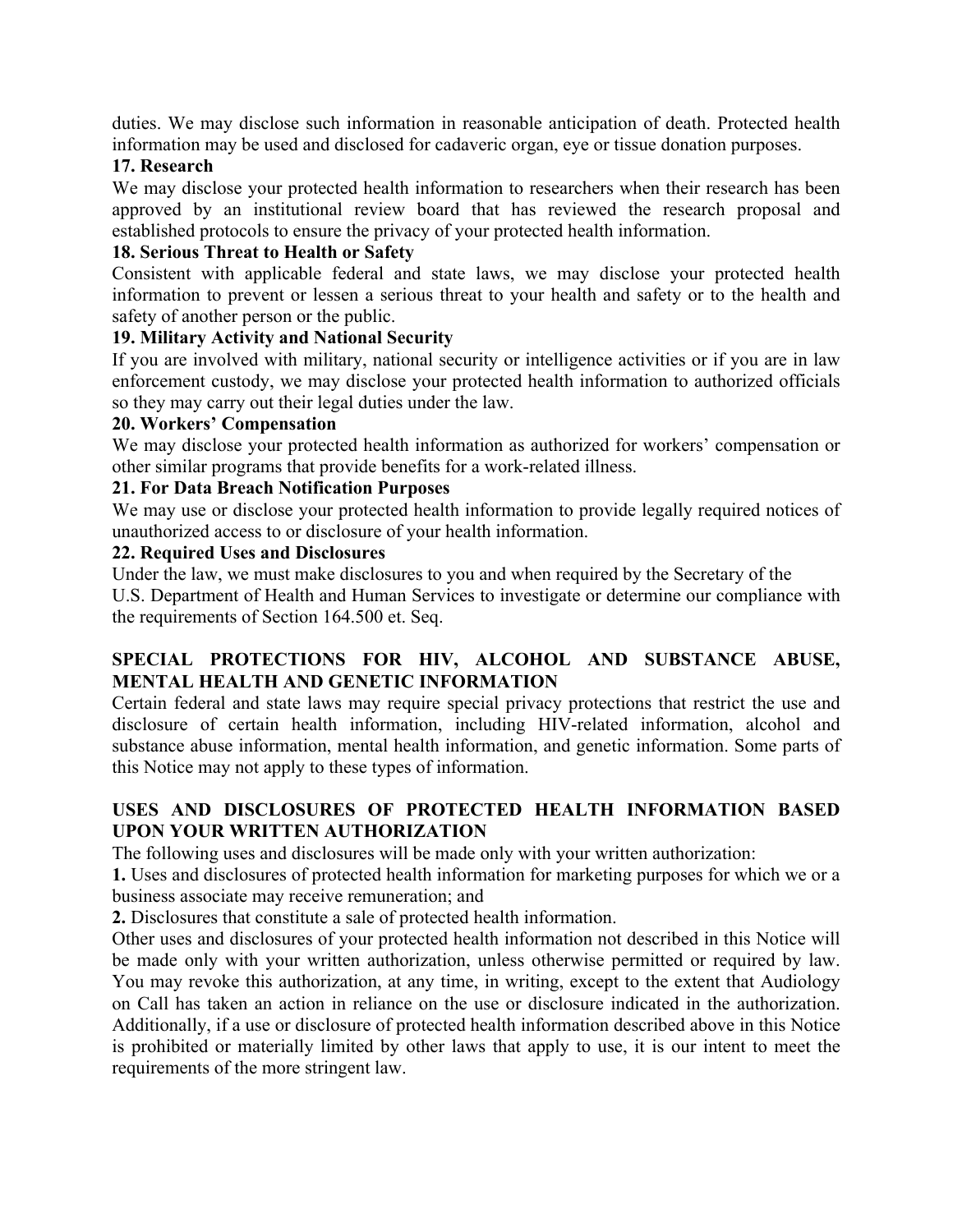### **YOUR RIGHTS REGARDING YOUR PROTECTED HEALTH INFORMATION**

The following is a statement of your rights with respect to your protected health information and a brief description of how you may exercise these rights.

#### **1. Right to be Notified if there is a Breach of Your Protected Health information**

You have the right to be notified upon a breach of any of your unsecured protected health information.

## **2. Right to Inspect and Copy**

You may inspect and obtain a copy of your protected health information that is contained in your medical and billing records and any other records that Audiology on Call uses for making decisions about you. To inspect and copy your medical information, you must submit a written request to our Privacy Officer, Kelli Smith, 11770 Haynes Bridge Road #205-309, Alpharetta, Georgia 30009. If you request a copy of your information, we may charge you a reasonable fee for the costs of copying, mailing or other costs incurred by us in complying with you request. Under federal law, you may not inspect or copy the following records: psychotherapy notes; information compiled in reasonable anticipation of, or use in, a civil, criminal, or administrative action or proceeding; and protected health information that is subject to law that prohibits access to protected health information. Depending on the circumstances, we may deny your request to inspect and/or copy your protected health information. A decision to deny access may be reviewable. Please contact our Privacy Officer, Kelli Smith, at (833) 244-3275 or kelli@audiologyoncall.com if you have questions about access to your medical record.

#### **3. Right to Request Restrictions**

You may ask us not to use or disclose any part of your protected health information for the purposes of treatment, payment or healthcare operations. You may also request that any part of your protected health information not be disclosed to family members or friends who may be involved in your care or for notification purposes as described in this Notice. To request a restriction on who may have access to your protected health information, you must submit a written request to our Privacy Officer, Kelli Smith, 11770 Haynes Bridge Road #205-309, Alpharetta, Georgia 30009. Your request must state the specific restriction requested and to whom you want the restriction to apply. Audiology on Call is not required to agree to a restriction that you may request, unless you are asking us to restrict the use and disclosure of your protected health information to a health plan for payment or audiological/health care operation purposes and such information you wish to restrict pertains solely to a audiological/health care item or service for which you have paid us "out-of-pocket" in full. If we believe it is in your best interest to permit the use and disclosure of your protected health information, your protected health information will not be restricted. If we do agree to the requested restriction, we may not use or disclose your protected health information in violation of that restriction unless it is needed to provide emergency treatment.

# **4. Right to Request Confidential Communication**

You have the right to request to receive confidential communications from us by alternative means or at an alternative location. We will accommodate reasonable requests. You must request this by submitting a written request to our Privacy Officer, Kelli Smith, 11770 Haynes Bridge Road #205-309, Alpharetta, Georgia 30009.

#### **5. Right to Request Amendment**

You may request an amendment of your protected health information contained in your medical and billing records and any other records that Audiology on Call uses for making decisions about you, for as long as we maintain the protected health information. You must request for an